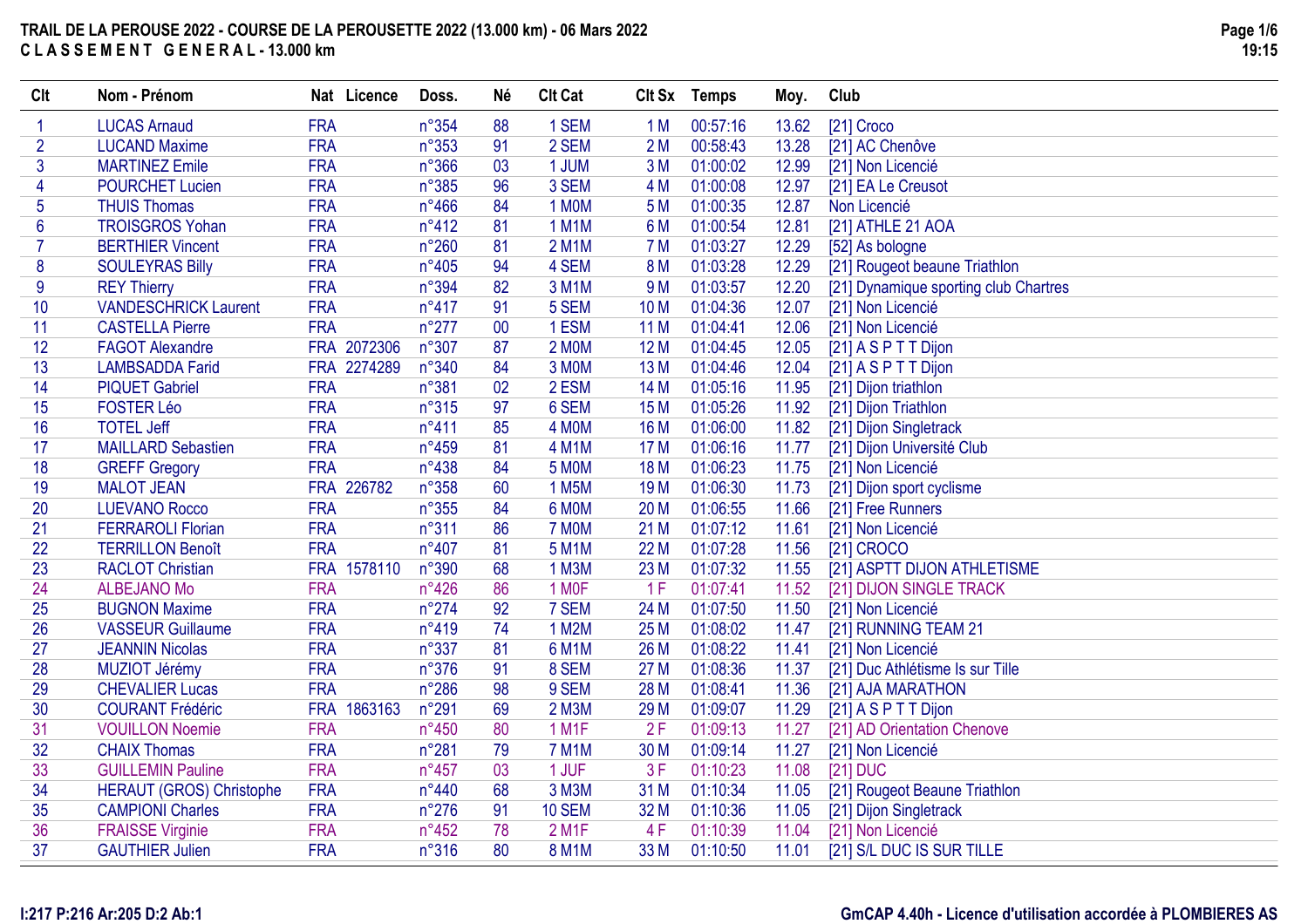| Clt | Nom - Prénom                   | Nat Licence | Doss.          | <b>Né</b> | <b>Clt Cat</b>     |      | Clt Sx Temps | Moy.  | Club                            |
|-----|--------------------------------|-------------|----------------|-----------|--------------------|------|--------------|-------|---------------------------------|
| 38  | <b>DELIS Alexis</b>            | <b>FRA</b>  | $n^{\circ}434$ | 92        | <b>11 SEM</b>      | 34 M | 01:10:55     | 11.00 | [21] Rougeot Beaune Triathlon   |
| 39  | <b>MALHERBET Sebastien</b>     | <b>FRA</b>  | $n^{\circ}357$ | 74        | 2 M2M              | 35 M | 01:11:01     | 10.98 | [21] Non Licencié               |
| 40  | <b>BEZARD Jimmy</b>            | <b>FRA</b>  | $n^{\circ}261$ | 80        | <b>9 M1M</b>       | 36 M | 01:11:02     | 10.98 | [21] Dijon Singletrack          |
| 41  | <b>AMIOT Olivier</b>           | <b>FRA</b>  | $n^{\circ}253$ | 77        | 3 M2M              | 37 M | 01:11:47     | 10.87 | [21] REDWINETEAM                |
| 42  | <b>GUYON Antoine</b>           | <b>FRA</b>  | n°333          | 98        | 12 SEM             | 38 M | 01:12:37     | 10.74 | [89] AJAUXERRE SECTION MARATHON |
| 43  | <b>VERNEY Maxime</b>           | <b>FRA</b>  | $n^{\circ}422$ | 96        | 13 SEM             | 39 M | 01:12:42     | 10.73 | [21] Non Licencié               |
| 44  | <b>DESFOUX Anthony</b>         | <b>FRA</b>  | n°299          | 81        | <b>10 M1M</b>      | 40 M | 01:13:08     | 10.67 | [21] Non Licencié               |
| 45  | <b>HINCMAN Hugues</b>          | <b>FRA</b>  | $n^{\circ}335$ | 69        | 4 M3M              | 41 M | 01:13:22     | 10.63 | [21] DUC                        |
| 46  | <b>MOYSE Gilles</b>            | <b>FRA</b>  | n°374          | 67        | 1 M4M              | 42 M | 01:13:24     | 10.63 | [21] CHENOVE TRIATHLON CLUB     |
| 47  | <b>VUILLET Elodie</b>          | <b>FRA</b>  | $n^{\circ}425$ | 89        | 1 SEF              | 5F   | 01:13:36     | 10.60 | [21] Non Licencié               |
| 48  | <b>VERNEY Virgile</b>          | <b>FRA</b>  | $n^{\circ}423$ | 02        | 3 ESM              | 43 M | 01:13:39     | 10.59 | [21] Non Licencié               |
| 49  | <b>GUÉGAN Thibault</b>         | <b>FRA</b>  | n°327          | 92        | 14 SEM             | 44 M | 01:15:11     | 10.37 | [21] Non Licencié               |
| 50  | <b>LOYER Eric</b>              | <b>FRA</b>  | $n^{\circ}458$ | 75        | 4 M2M              | 45 M | 01:15:12     | 10.37 | [21] TDR QUETIGNY               |
| 51  | <b>DE LEIRIS Clément</b>       | <b>FRA</b>  | $n^{\circ}296$ | 76        | 5 M2M              | 46 M | 01:15:16     | 10.36 | [21] ESCARGOTS 21               |
| 52  | <b>CHEHADE Quentin</b>         | <b>FRA</b>  | $n^{\circ}285$ | 88        | 15 SEM             | 47 M | 01:15:20     | 10.35 | [21] Non Licencié               |
| 53  | <b>NANCEY Loïc</b>             | <b>FRA</b>  | $n^{\circ}460$ | 85        | <b>8 MOM</b>       | 48 M | 01:15:21     | 10.35 | [21] Non Licencié               |
| 54  | <b>MILHEM DAVID</b>            | FRA 35936   | $n^{\circ}370$ | 74        | 6 M2M              | 49 M | 01:15:23     | 10.35 | [21] Talant Sport Orientation   |
| 55  | <b>POUPON Florian</b>          | <b>FRA</b>  | n°384          | 88        | <b>16 SEM</b>      | 50 M | 01:15:29     | 10.33 | [Ta] Non Licencié               |
| 56  | <b>PETIT Charles-antoine</b>   | <b>FRA</b>  | $n^{\circ}461$ | 75        | <b>7 M2M</b>       | 51 M | 01:15:31     | 10.33 | [21] Dijon Singletrack          |
| 57  | <b>PUECH Eric</b>              | <b>FRA</b>  | n°386          | 71        | 5 M3M              | 52 M | 01:15:39     | 10.31 | [57] Non Licencié               |
| 58  | <b>PLUMET Daniel</b>           | <b>FRA</b>  | $n^{\circ}446$ | 63        | 2 M4M              | 53 M | 01:16:12     | 10.24 | [21] Non Licencié               |
| 59  | <b>LAUNOY PASCAL</b>           | <b>FRA</b>  | n°344          | 71        | 6 M3M              | 54 M | 01:16:19     | 10.22 | [21] Non Licencié               |
| 60  | <b>LE MEE Julien</b>           | <b>FRA</b>  | $n^{\circ}442$ | 79        | <b>11 M1M</b>      | 55 M | 01:16:33     | 10.19 | [21] Non Licencié               |
| 61  | <b>GUINOT Thierry</b>          | <b>FRA</b>  | n°332          | 63        | 3 M4M              | 56 M | 01:16:39     | 10.18 | [21] triathlon Chenôve          |
| 62  | <b>GOUX Florent</b>            | <b>FRA</b>  | n°322          | 88        | 17 SEM             | 57 M | 01:16:46     | 10.16 | [21] Rougemont Concorde         |
| 63  | <b>GENEST Julien</b>           | <b>FRA</b>  | n°318          | 81        | <b>12 M1M</b>      | 58 M | 01:16:50     | 10.15 | [52] Non Licencié               |
| 64  | <b>GENEST Chloee</b>           | <b>FRA</b>  | n°317          | 86        | 2 MOF              | 6F   | 01:16:51     | 10.15 | [52] Non Licencié               |
| 65  | <b>GUILLET Pierre-emmanuel</b> | <b>FRA</b>  | n°330          | 75        | 8 M2M              | 59 M | 01:16:53     | 10.15 | [21] Non Licencié               |
| 66  | <b>GERMAIN Emmanuel</b>        | <b>FRA</b>  | n°319          | 81        | 13 M1M             | 60 M | 01:17:17     | 10.09 | [21] Non Licencié               |
| 67  | <b>CERCUEIL Damien</b>         | <b>FRA</b>  | $n^{\circ}278$ | 78        | 14 M1M             | 61 M | 01:17:22     | 10.08 | [21] keraunos sport             |
| 68  | <b>MARTIN Fabien</b>           | <b>FRA</b>  | n°364          | 90        | <b>18 SEM</b>      | 62 M | 01:17:28     | 10.07 | [21] Non Licencié               |
| 69  | <b>PUECH Franck</b>            | <b>FRA</b>  | n°387          | 75        | 9 M2M              | 63 M | 01:17:58     | 10.00 | [21] Non Licencié               |
| 70  | <b>HAUETER David</b>           | <b>FRA</b>  | n°334          | 78        | <b>15 M1M</b>      | 64 M | 01:18:38     | 9.92  | [21] Foulée Chatillonnaise      |
| 71  | <b>MEYER Pascal</b>            | <b>FRA</b>  | n°369          | 64        | 4 M4M              | 65 M | 01:19:14     | 9.84  | [21] Non Licencié               |
| 72  | <b>CHAILLARD Thomas</b>        | <b>FRA</b>  | n°280          | 87        | 9 MOM              | 66 M | 01:19:21     | 9.83  | [52] Non Licencié               |
| 73  | <b>CHAPE Dominique</b>         | <b>FRA</b>  | $n^{\circ}432$ | 61        | 2 M <sub>5</sub> M | 67 M | 01:19:24     | 9.82  | [21] Non Licencié               |
| 74  | <b>GUENOT Etienne</b>          | <b>FRA</b>  | n°328          | 78        | <b>16 M1M</b>      | 68 M | 01:20:16     | 9.72  | [21] DUC Is sur Tille           |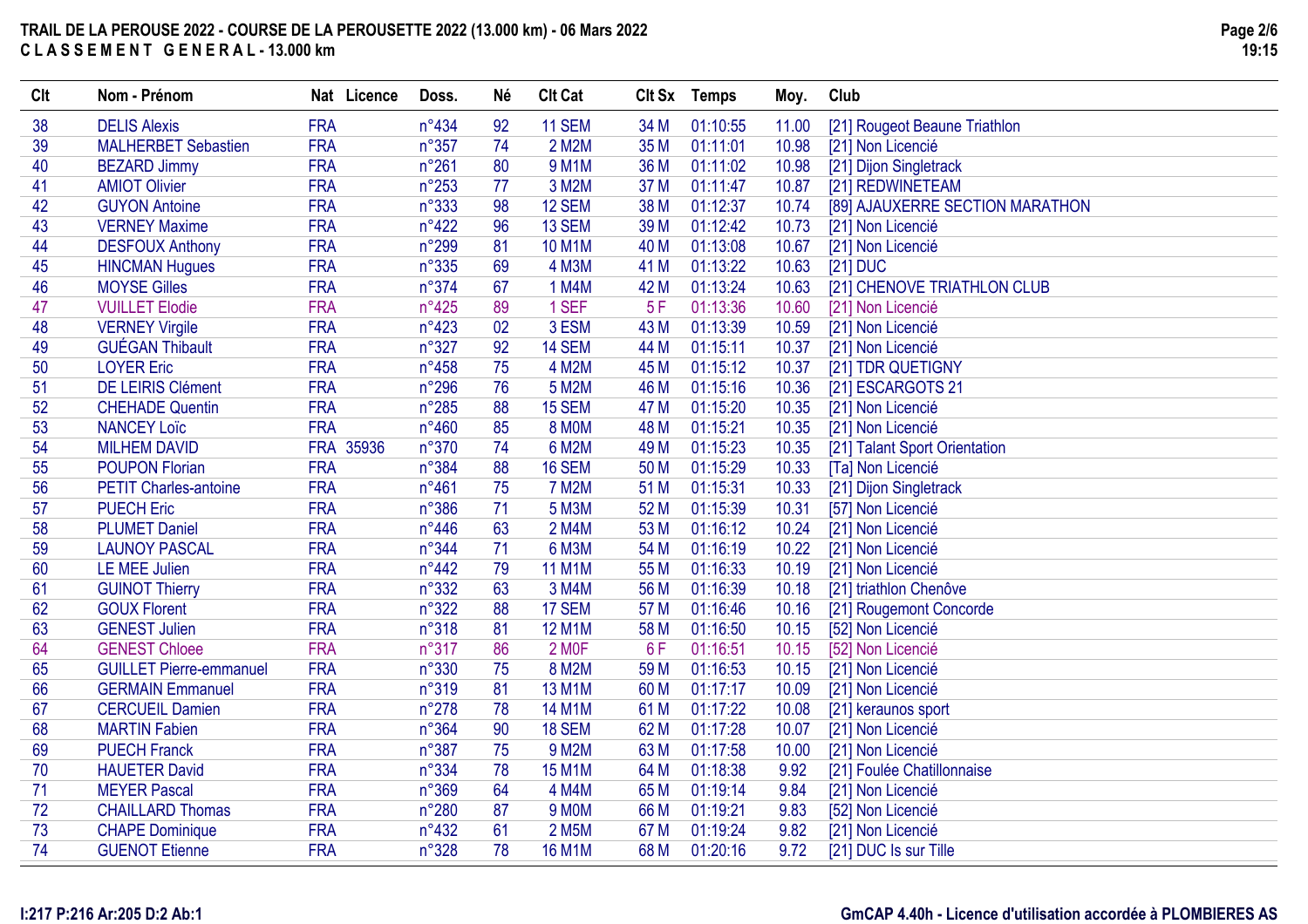| Clt | Nom - Prénom                 | Nat Licence | Doss.          | Né | <b>CIt Cat</b>     | Clt Sx          | Temps    | Moy. | Club                               |
|-----|------------------------------|-------------|----------------|----|--------------------|-----------------|----------|------|------------------------------------|
| 75  | <b>BOURGEOIS Jean-luc</b>    | <b>FRA</b>  | $n^{\circ}429$ | 67 | 5 M4M              | 69 <sub>M</sub> | 01:20:22 | 9.71 | [21] Non Licencié                  |
| 76  | <b>PERROTIN Pierre-louis</b> | <b>FRA</b>  | n°380          | 89 | 19 SEM             | 70 M            | 01:20:23 | 9.70 | [21] Non Licencié                  |
| 77  | <b>BLONDY Christophe</b>     | <b>FRA</b>  | $n^{\circ}263$ | 70 | <b>7 M3M</b>       | 71 M            | 01:20:26 | 9.70 | [38] Non Licencié                  |
| 78  | <b>GRAMPEIX Anthony</b>      | <b>FRA</b>  | n°324          | 88 | 20 SEM             | 72 M            | 01:20:43 | 9.66 | [70] Non Licencié                  |
| 79  | <b>DESBROSSES Jimmy</b>      | <b>FRA</b>  | $n^{\circ}435$ | 87 | <b>10 MOM</b>      | 73 M            | 01:20:52 | 9.65 | [21] Non Licencié                  |
| 80  | <b>SELLENET Cedric</b>       | <b>FRA</b>  | n°401          | 85 | <b>11 MOM</b>      | 74 M            | 01:21:12 | 9.61 | [21] Les runners du rail dijonnais |
| 81  | <b>ARBINET Romain</b>        | <b>FRA</b>  | $n^{\circ}255$ | 77 | <b>10 M2M</b>      | 75 M            | 01:21:20 | 9.59 | [21] AC TALANT                     |
| 82  | <b>BREJOUX Theo</b>          | <b>FRA</b>  | $n^{\circ}271$ | 96 | <b>21 SEM</b>      | 76 M            | 01:21:21 | 9.59 | [21] Non Licencié                  |
| 83  | <b>ALAZARD Antoine</b>       | <b>FRA</b>  | $n^{\circ}251$ | 97 | 22 SEM             | 77 M            | 01:21:29 | 9.57 | [21] Non Licencié                  |
| 84  | <b>ALAZARD Maxime</b>        | <b>FRA</b>  | $n^{\circ}252$ | 91 | 23 SEM             | 78 M            | 01:21:29 | 9.57 | [21] Non Licencié                  |
| 85  | <b>PELLISSIER Simon</b>      | <b>FRA</b>  | $n^{\circ}445$ | 80 | <b>17 M1M</b>      | 79 M            | 01:21:50 | 9.53 | $[21]$ aucun                       |
| 86  | <b>COSTE Alain</b>           | <b>FRA</b>  | n°290          | 72 | <b>8 M3M</b>       | 80 M            | 01:22:01 | 9.51 | [21] Non Licencié                  |
| 87  | <b>RACLOT Lionel</b>         | <b>FRA</b>  | n°391          | 72 | 9 M3M              | 81 M            | 01:22:06 | 9.50 | [21] Non Licencié                  |
| 88  | <b>LURQUIN Bénédicte</b>     | <b>FRA</b>  | $n^{\circ}356$ | 87 | 3 MOF              | <b>7F</b>       | 01:22:28 | 9.46 | [52] Non Licencié                  |
| 89  | <b>LURQUIN Didier</b>        | <b>FRA</b>  | $n^{\circ}443$ | 61 | 3 M <sub>5</sub> M | 82 M            | 01:22:28 | 9.46 | [52] VTTC                          |
| 90  | <b>CORGIER Yvan</b>          | <b>FRA</b>  | n°289          | 93 | 24 SEM             | 83 M            | 01:22:56 | 9.41 | [71] Non Licencié                  |
| 91  | <b>MARTINET Nathalie</b>     | <b>FRA</b>  | $n^{\circ}365$ | 87 | 4 MOF              | 8F              | 01:22:57 | 9.40 | [71] Non Licencié                  |
| 92  | <b>BAUT Bastien</b>          | <b>FRA</b>  | $n^{\circ}468$ | 89 | 25 SEM             | 84 M            | 01:23:14 | 9.37 | [21] Non Licencié                  |
| 93  | <b>CHATELLIER Vincent</b>    | <b>FRA</b>  | n°284          | 80 | <b>18 M1M</b>      | 85 M            | 01:23:15 | 9.37 | [21] Red Wine Team                 |
| 94  | <b>MARGAROLI Eric</b>        | <b>FRA</b>  | n°361          | 58 | <b>4 M5M</b>       | 86 M            | 01:23:16 | 9.37 | [21] DUC Is sur Tille              |
| 95  | <b>MANOHA Philippe</b>       | <b>FRA</b>  | n°360          | 65 | 6 M4M              | 87 M            | 01:23:17 | 9.37 | [21] COPS 21                       |
| 96  | <b>DUMOUX Philippe</b>       | <b>FRA</b>  | n°304          | 60 | 5 M <sub>5</sub> M | 88 M            | 01:23:18 | 9.36 | [21] DUC Is sur Tille              |
| 97  | <b>LEO Damien</b>            | <b>FRA</b>  | n°349          | 85 | <b>12 MOM</b>      | 89 M            | 01:23:35 | 9.33 | [21] Non Licencié                  |
| 98  | <b>AMÉLIE Beck</b>           | <b>FRA</b>  | $n^{\circ}454$ | 91 | 2 SEF              | 9F              | 01:23:40 | 9.32 | [21] Non Licencié                  |
| 99  | <b>CHALUMEAU David</b>       | <b>FRA</b>  | n°282          | 79 | <b>19 M1M</b>      | 90 M            | 01:24:51 | 9.19 | [21] ASCEA                         |
| 100 | <b>CHAVAGNE Philippe</b>     | <b>FRA</b>  | $n^{\circ}433$ | 68 | <b>10 M3M</b>      | 91 M            | 01:24:55 | 9.19 | [21] Croco                         |
| 101 | <b>GOUX Michel</b>           | <b>FRA</b>  | n°323          | 63 | <b>7 M4M</b>       | 92 M            | 01:24:59 | 9.18 | [21] TDR QUETIGNY                  |
| 102 | <b>GUINOT Aurélie</b>        | <b>FRA</b>  | n°331          | 91 | 3 SEF              | 10F             | 01:25:06 | 9.17 | [21] Non Licencié                  |
| 103 | <b>BOVET Sebastien</b>       | FRA 2077383 | $n^{\circ}269$ | 82 | 20 M1M             | 93 M            | 01:25:24 | 9.13 | [21] A S P T T Dijon               |
| 104 | <b>BRECHAT Kevin</b>         | FRA 2550446 | $n^{\circ}270$ | 89 | 26 SEM             | 94 M            | 01:25:43 | 9.10 | [21] A S P T T Dijon               |
| 105 | <b>BOURGEOT Gerald</b>       | <b>FRA</b>  | $n^{\circ}430$ | 72 | <b>11 M3M</b>      | 95 M            | 01:25:51 | 9.09 | [21] Non Licencié                  |
| 106 | <b>BROSSARD Laurent</b>      | <b>FRA</b>  | $n^{\circ}431$ | 71 | <b>12 M3M</b>      | 96 M            | 01:25:52 | 9.08 | [21] Non Licencié                  |
| 107 | <b>COURSE Yves</b>           | <b>FRA</b>  | n°293          | 68 | 13 M3M             | 97 M            | 01:25:57 | 9.08 | [21] Non Licencié                  |
| 108 | <b>FERNANDEZ Michael</b>     | <b>FRA</b>  | n°310          | 76 | 11 M2M             | 98 M            | 01:25:58 | 9.07 | [21] Non Licencié                  |
| 109 | <b>AYALA Christophe</b>      | <b>FRA</b>  | $n^{\circ}258$ | 67 | <b>8 M4M</b>       | 99 M            | 01:25:59 | 9.07 | [21] Non Licencié                  |
| 110 | <b>EDOUARD David</b>         | <b>FRA</b>  | $n^{\circ}467$ | 69 | <b>14 M3M</b>      | 100 M           | 01:26:11 | 9.05 | [21] lucioles                      |
| 111 | RENEVEY-FERRERI Sophie       | <b>FRA</b>  | n°393          | 76 | 1 M <sub>2</sub> F | 11F             | 01:26:39 | 9.00 | [21] Non Licencié                  |
|     |                              |             |                |    |                    |                 |          |      |                                    |

# **I:217 P:216 Ar:205 D:2 Ab:1**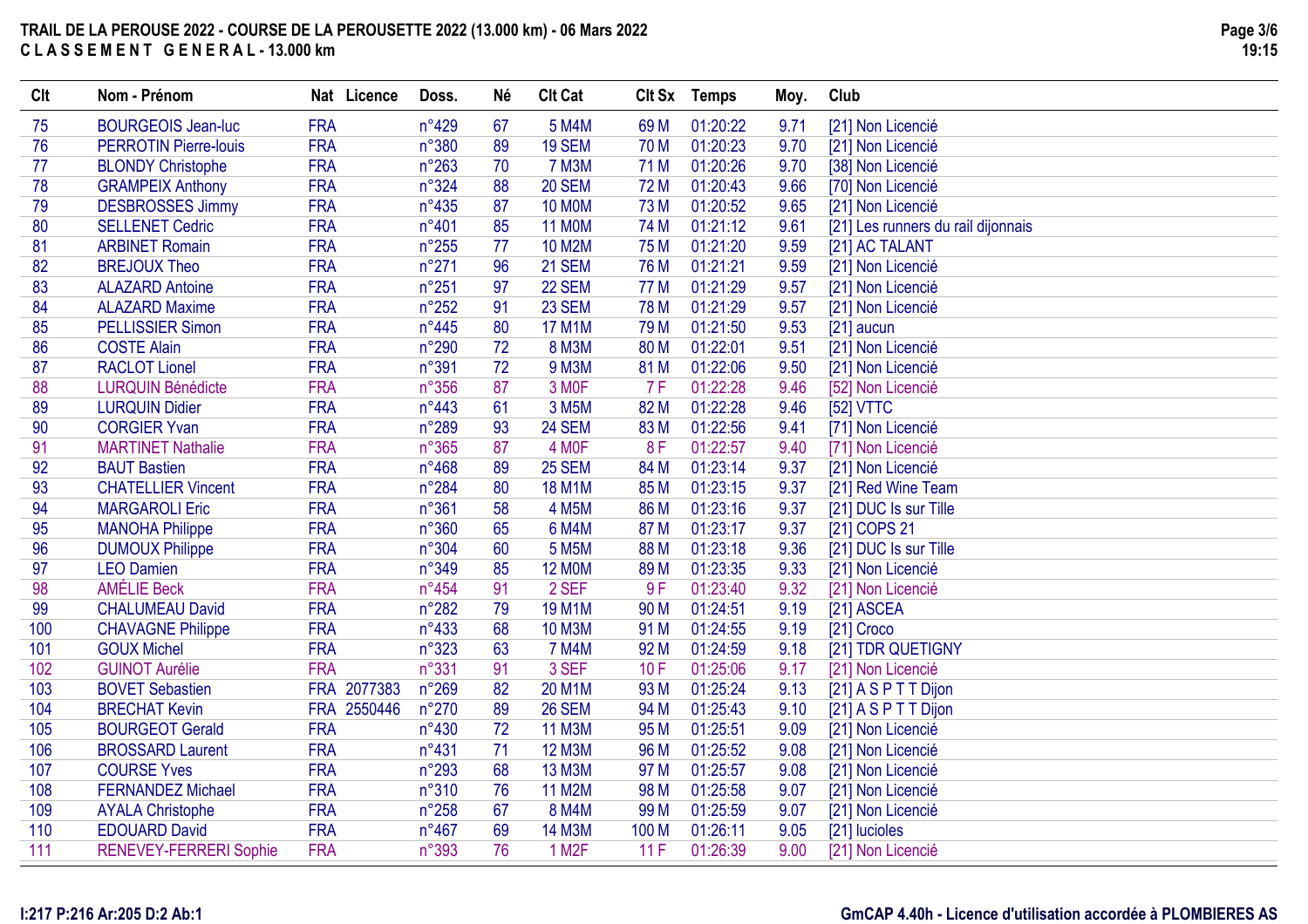| <b>Clt</b> | Nom - Prénom                        | Nat Licence | Doss.          | <b>Né</b> | <b>Clt Cat</b>     | Clt Sx           | <b>Temps</b> | Moy. | Club                        |
|------------|-------------------------------------|-------------|----------------|-----------|--------------------|------------------|--------------|------|-----------------------------|
| 112        | <b>ROZE Philippe</b>                | <b>FRA</b>  | n°397          | 62        | <b>6 M5M</b>       | 101 M            | 01:26:40     | 9.00 | [10] Non Licencié           |
| 113        | ?Dossard #463                       | <b>FRA</b>  | $n^{\circ}463$ |           | <b>27 SEM</b>      | 102 M            | 01:26:49     | 8.98 | Non Licencié                |
| 114        | <b>BORDES Charles</b>               | <b>FRA</b>  | $n^{\circ}265$ | 89        | <b>28 SEM</b>      | 103 M            | 01:27:10     | 8.95 | [21] Non Licencié           |
| 115        | <b>DUPUIS Xavier</b>                | <b>FRA</b>  | $n^{\circ}456$ | 89        | 29 SEM             | 104 M            | 01:27:12     | 8.94 | [21] Non Licencié           |
| 116        | <b>DROUILLARD Antoine</b>           | <b>FRA</b>  | n°303          | 85        | <b>13 MOM</b>      | 105 M            | 01:27:25     | 8.92 | [21] Non Licencié           |
| 117        | <b>LECANTE Florie</b>               | <b>FRA</b>  | n°347          | 83        | 5 MOF              | 12F              | 01:27:35     | 8.91 | [21] Non Licencié           |
| 118        | <b>SIMON Lecante</b>                | <b>FRA</b>  | n°403          | 84        | <b>14 MOM</b>      | 106 M            | 01:27:36     | 8.90 | [21] Dijon Singletrack      |
| 119        | <b>SEJOURNANT Quentin</b>           | <b>FRA</b>  | n°400          | 96        | <b>30 SEM</b>      | 107 M            | 01:28:26     | 8.82 | [21] Non Licencié           |
| 120        | <b>AUFRERE Bernard</b>              | <b>FRA</b>  | $n^{\circ}257$ | 53        | 1 M6M              | 108 M            | 01:28:27     | 8.82 | [89] Sens Route Trail       |
| 121        | <b>BOQUET Amelie</b>                | <b>FRA</b>  | $n^{\circ}264$ | 83        | 6 MOF              | 13F              | 01:28:34     | 8.81 | [21] Non Licencié           |
| 122        | <b>BIENTZ Sophie</b>                | <b>FRA</b>  | $n^{\circ}262$ | 76        | 2 M <sub>2</sub> F | 14 F             | 01:28:43     | 8.79 | [21] Non Licencié           |
| 123        | <b>SEPHIHA-MERAT NATHALIE</b>       | <b>FRA</b>  | n°402          | 83        | 7 MOF              | 15F              | 01:28:57     | 8.77 | [21] RUNNING TEAM 21        |
| 124        | <b>HENRY Maëlis</b>                 | <b>FRA</b>  | n°439          | 01        | 1 ESF              | 16F              | 01:29:02     | 8.76 | [21] Dijon triathlon        |
| 125        | <b>JACQUELIN Pauline</b>            | <b>FRA</b>  | n°336          | 95        | 4 SEF              | 17F              | 01:29:15     | 8.74 | [21] Non Licencié           |
| 126        | <b>VALANDRO Christian</b>           | <b>FRA</b>  | $n^{\circ}415$ | 54        | <b>2 M6M</b>       | 109 M            | 01:30:04     | 8.66 | $[21]$ RTTI                 |
| 127        | <b>TONADRE Olivier</b>              | <b>FRA</b>  | $n^{\circ}449$ | 95        | <b>31 SEM</b>      | 110 <sub>M</sub> | 01:30:52     | 8.58 | [69] Non Licencié           |
| 128        | <b>DI MAMBRO THIERRY</b>            | <b>FRA</b>  | n°300          | 63        | 9 M4M              | 111 M            | 01:31:00     | 8.57 | [21] Non Licencié           |
| 129        | <b>GIGON Stéphane</b>               | <b>FRA</b>  | n°320          | 76        | <b>12 M2M</b>      | 112 M            | 01:31:12     | 8.55 | [21] Blabla                 |
| 130        | <b>MARPAUX Aurelien</b>             | <b>FRA</b>  | n°363          | 82        | 21 M1M             | 113 M            | 01:31:12     | 8.55 | [21] Non Licencié           |
| 131        | <b>FILLOUX Daniel</b>               | <b>FRA</b>  | n°313          | 59        | <b>7 M5M</b>       | 114 M            | 01:31:14     | 8.55 | [21] Non Licencié           |
| 132        | <b>LARDENOIS Michel</b>             | <b>FRA</b>  | n°343          | 55        | 3 M6M              | 115 M            | 01:31:40     | 8.51 | $[10]$ ACBS                 |
| 133        | <b>MAROT Patrick</b>                | <b>FRA</b>  | n°362          | 61        | <b>8 M5M</b>       | 116 <sub>M</sub> | 01:31:42     | 8.51 | [21] Non Licencié           |
| 134        | <b>JOUFFROY Hugues</b>              | <b>FRA</b>  | n°338          | 78        | <b>22 M1M</b>      | 117 M            | 01:32:00     | 8.48 | [21] Non Licencié           |
| 135        | <b>NAUDIN Severine</b>              | <b>FRA</b>  | n°377          | 74        | 3 M <sub>2</sub> F | 18F              | 01:32:10     | 8.46 | [21] CHENOVE TRIATHLON CLUB |
| 136        | <b>LAUVERGNAT CLET</b>              | FRA 711085  | $n^{\circ}346$ | 57        | <b>4 M6M</b>       | 118 M            | 01:32:38     | 8.42 | [21] ATHLE 21 AOA           |
| 137        | <b>SIMONNEAU Gilles</b>             | <b>FRA</b>  | n°404          | 62        | <b>9 M5M</b>       | 119 <sub>M</sub> | 01:32:40     | 8.42 | [21] M GILLES SIMONNEAU     |
| 138        | <b>ROS Anthony</b>                  | <b>FRA</b>  | n°448          | 84        | <b>15 MOM</b>      | 120 M            | 01:33:00     | 8.39 | [21] Non Licencié           |
| 139        | <b>REYNES Jean christophe</b>       | <b>FRA</b>  | $n^{\circ}395$ | 75        | 13 M2M             | 121 M            | 01:33:23     | 8.35 | [95] Non Licencié           |
| 140        | <b>LAURENT Jean-Michel</b>          | <b>FRA</b>  | $n^{\circ}345$ | 59        | <b>10 M5M</b>      | 122 M            | 01:33:31     | 8.34 | [21] Passerelle Quétigny    |
| 141        | <b>THILLOUX Marine</b>              | <b>FRA</b>  | n°408          | 93        | 5 SEF              | 19F              | 01:33:42     | 8.32 | [21] Non Licencié           |
| 142        | <b>LANDROT</b> Jean philippe        | <b>FRA</b>  | n°342          | 61        | <b>11 M5M</b>      | 123 M            | 01:33:51     | 8.31 | [21] Non Licencié           |
| 143        | <b>COURSE Denis</b>                 | <b>FRA</b>  | $n^{\circ}292$ | 70        | <b>15 M3M</b>      | 124 M            | 01:33:57     | 8.30 | [21] Non Licencié           |
| 144        | <b>TORTOCHAUX Florence</b>          | <b>FRA</b>  | n°410          | 71        | 1 M3F              | 20F              | 01:34:03     | 8.29 | [21] Non Licencié           |
| 145        | <b>GREMERET GUELDRY Camille FRA</b> |             | n°325          | 92        | 6 SEF              | 21F              | 01:34:04     | 8.29 | [25] Non Licencié           |
| 146        | <b>DREVET Claire-marie</b>          | <b>FRA</b>  | n°302          | 87        | <b>8 MOF</b>       | 22F              | 01:34:12     | 8.28 | [21] CLAIRE-MARIE DREVET    |
| 147        | <b>VERNET Karine</b>                | <b>FRA</b>  | n°421          | 80        | 3 M <sub>1</sub> F | 23F              | 01:34:13     | 8.28 | [71] Keraunos Sports        |
| 148        | <b>GROSJEAN Herve</b>               | <b>FRA</b>  | n°326          | 65        | 10 M4M             | 125 M            | 01:34:23     | 8.26 | $[21]$ APRR                 |

### **I:217 P:216 Ar:205 D:2 Ab:1**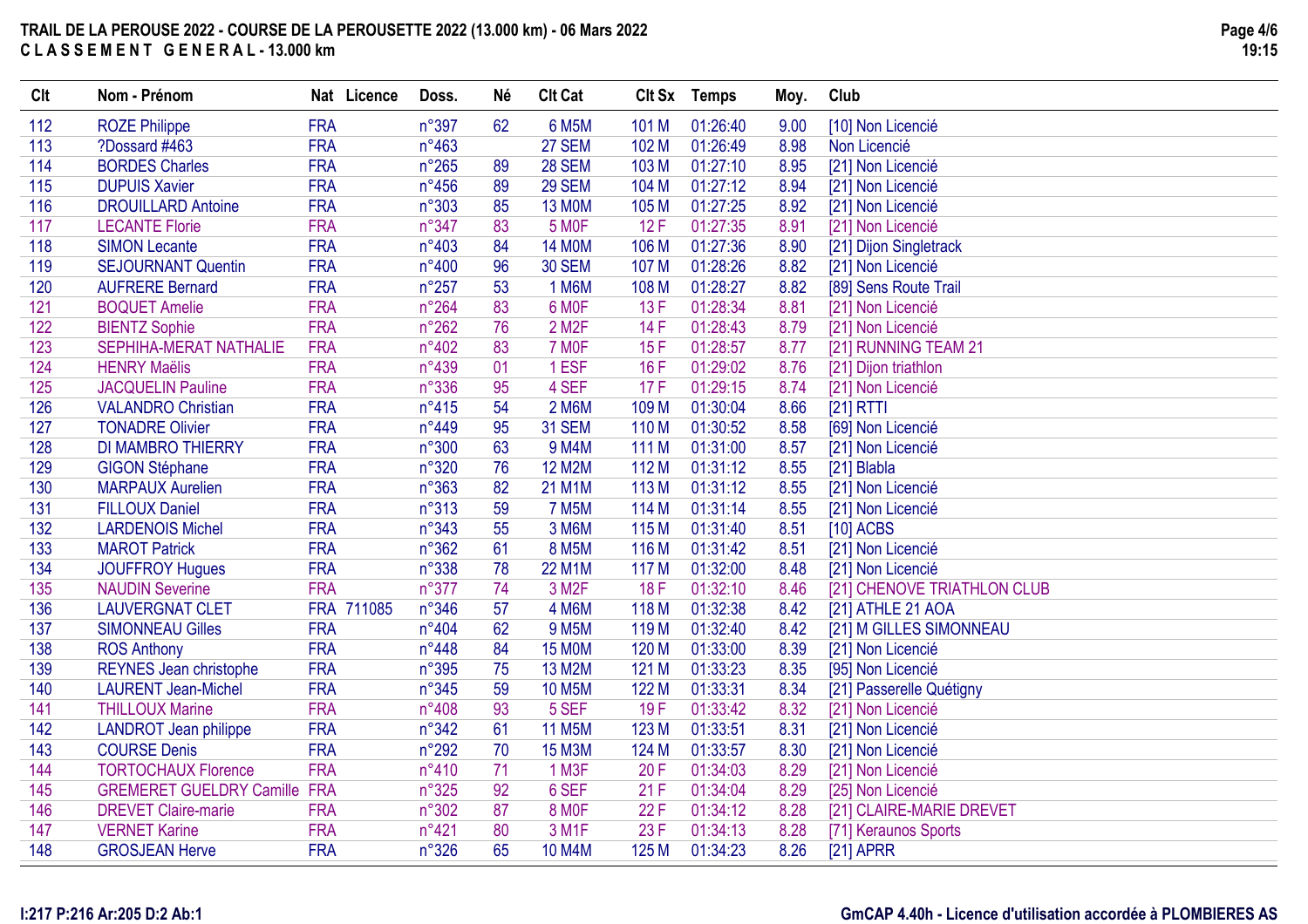| Clt | Nom - Prénom               | Nat Licence           | Doss.          | <b>Né</b> | <b>Clt Cat</b>     |       | Clt Sx Temps | Moy. | Club                                   |
|-----|----------------------------|-----------------------|----------------|-----------|--------------------|-------|--------------|------|----------------------------------------|
| 149 | <b>PAPEZ Nicolas</b>       | <b>FRA</b>            | n°378          | 81        | 23 M1M             | 126 M | 01:35:17     | 8.19 | [21] Non Licencié                      |
| 150 | <b>CHARVE Francois</b>     | <b>FRA</b>            | $n^{\circ}283$ | 87        | <b>16 MOM</b>      | 127 M | 01:35:25     | 8.17 | [21] Love _Unity                       |
| 151 | <b>BERTAUT Jean-noel</b>   | <b>FRA</b>            | $n^{\circ}427$ | 62        | <b>12 M5M</b>      | 128 M | 01:35:26     | 8.17 | [21] Non Licencié                      |
| 152 | <b>DELEVAL Geoffroy</b>    | <b>FRA</b>            | $n^{\circ}297$ | 81        | 24 M1M             | 129 M | 01:35:44     | 8.15 | [21] Papa au Pub                       |
| 153 | <b>SANCHEZ Myriam</b>      | <b>FRA</b>            | n°398          | 82        | 4 M1F              | 24 F  | 01:36:14     | 8.11 | [21] Non Licencié                      |
| 154 | <b>MANOHA Catherine</b>    | <b>FRA</b>            | n°359          | 65        | 1 M4F              | 25F   | 01:36:18     | 8.10 | [21] Asptt Dijon athlétisme            |
| 155 | <b>GONTIER Eric</b>        | <b>FRA</b>            | n°321          | 66        | <b>11 M4M</b>      | 130 M | 01:36:45     | 8.06 | [21] Non Licencié                      |
| 156 | <b>BACHOTET Sara</b>       | <b>FRA</b>            | $n^{\circ}451$ | 80        | <b>5 M1F</b>       | 26 F  | 01:37:04     | 8.04 | [21] Non Licencié                      |
| 157 | <b>MOSSON Benjamin</b>     | <b>FRA</b>            | $n^{\circ}465$ | 82        | 25 M1M             | 131 M | 01:37:11     | 8.03 | [21] Non Licencié                      |
| 158 | <b>REMOND Pascal</b>       | FRA 476269            | n°392          | 57        | <b>5 M6M</b>       | 132 M | 01:37:39     | 7.99 | $[21]$ A S P T T Dijon                 |
| 159 | <b>MOUTRILLE Vince</b>     | <b>FRA</b>            | n°373          | 72        | <b>16 M3M</b>      | 133 M | 01:37:42     | 7.98 | [21] Non Licencié                      |
| 160 | <b>VILLEMOT Pascal</b>     | <b>FRA</b>            | $n^{\circ}424$ | 67        | <b>12 M4M</b>      | 134 M | 01:38:14     | 7.94 | [21] Chouket                           |
| 161 | LUGA Jean                  | <b>FRA</b>            | $n^{\circ}453$ | 49        | <b>1 M7M</b>       | 135 M | 01:38:19     | 7.93 | [21] Non Licencié                      |
| 162 | <b>STAWINSKI Clément</b>   | <b>FRA</b>            | $n^{\circ}406$ | 01        | 4 ESM              | 136 M | 01:38:28     | 7.92 | [21] Non Licencié                      |
| 163 | <b>GUILLER Jason</b>       | <b>FRA</b>            | n°329          | 91        | 32 SEM             | 137 M | 01:38:33     | 7.91 | $[10]$ Acbs                            |
| 164 | <b>MONGENET Thibault</b>   | <b>FRA</b>            | n°372          | 96        | 33 SEM             | 138 M | 01:38:57     | 7.88 | [21] Non Licencié                      |
| 165 | <b>VADOT Ingrid</b>        | <b>FRA</b>            | $n^{\circ}414$ | 82        | 26 M1M             | 139 M | 01:39:13     | 7.86 | [21] Non Licencié                      |
| 166 | <b>VADOT Florian</b>       | <b>FRA</b>            | $n^{\circ}413$ | 81        | <b>27 M1M</b>      | 140 M | 01:39:14     | 7.86 | [21] Non Licencié                      |
| 167 | <b>LEPETIT Jason</b>       | <b>FRA</b>            | n°350          | 88        | 34 SEM             | 141 M | 01:39:16     | 7.86 | [21] SAP - Sport Attitude Prémilhat    |
| 168 | <b>ASPESANI Delphine</b>   | <b>FRA</b>            | $n^{\circ}256$ | 93        | 7 SEF              | 27F   | 01:39:17     | 7.86 | [21] Les CaniDijonctés                 |
| 169 | <b>CHEZEAUX Léa</b>        | <b>FRA</b>            | $n^{\circ}287$ | 94        | 8 SEF              | 28 F  | 01:39:41     | 7.82 | [21] Non Licencié                      |
| 170 | <b>FAIVRE Camille</b>      | <b>FRA</b>            | n°308          | 93        | <b>35 SEM</b>      | 142 M | 01:39:41     | 7.82 | [21] Non Licencié                      |
| 171 | <b>MAGNIEN Françoise</b>   | <b>FRA</b>            | $n^{\circ}444$ | 50        | 1 M7F              | 29F   | 01:40:08     | 7.79 | [21] FOULEE CHATILLONNAISE             |
| 172 | <b>MERCIER Fabienne</b>    | <b>FRA</b>            | n°368          | 68        | 2 M3F              | 30 F  | 01:40:28     | 7.76 | [21] Non Licencié                      |
| 173 | <b>MERCIER Bruno</b>       | <b>FRA</b>            | $n^{\circ}367$ | 72        | <b>17 M3M</b>      | 143 M | 01:40:29     | 7.76 | [21] Non Licencié                      |
| 174 | <b>BOULOGNE Thierry</b>    | <b>FRA</b>            | $n^{\circ}267$ | 74        | <b>14 M2M</b>      | 144 M | 01:40:55     | 7.73 | [10] AC BAR SUR SEINE                  |
| 175 | <b>CHAILLARD Loic</b>      | <b>FRA</b>            | $n^{\circ}279$ | 82        | 28 M1M             | 145 M | 01:41:25     | 7.69 | [21] Non Licencié                      |
| 176 | <b>LOMET Charlotte</b>     | <b>FRA</b>            | n°351          | 92        | 9 SEF              | 31 F  | 01:41:41     | 7.67 | [21] Non Licencié                      |
| 177 | <b>CONSTANTIN Merlène</b>  | <b>FRA</b>            | n°288          | 93        | <b>10 SEF</b>      | 32F   | 01:43:05     | 7.57 | [21] AC TALANT                         |
| 178 | <b>DELIC Slavica</b>       | <b>FRA</b><br>1807902 | n°298          |           | 9 MOF              | 33 F  | 01:43:05     | 7.57 | [21] AC TALANT                         |
| 179 | <b>ROBERT Carine</b>       | <b>FRA</b>            | n°396          | 77        | 4 M <sub>2</sub> F | 34 F  | 01:43:06     | 7.57 | [21] AC TALANT                         |
| 180 | <b>LEGER Virginie</b>      | <b>FRA</b>            | n°348          | 77        | 5 M <sub>2</sub> F | 35F   | 01:43:32     | 7.53 | [21] Les Coureurs du Dimanche          |
| 181 | <b>DEKONINCK Lucie</b>     | <b>FRA</b>            | $n^{\circ}455$ | 79        | 6 M1F              | 36 F  | 01:43:33     | 7.53 | [21] Les coureusr du dimanche Beaune   |
| 182 | <b>ANGOT Stéphane</b>      | <b>FRA</b>            | $n^{\circ}254$ | 69        | <b>18 M3M</b>      | 146 M | 01:43:35     | 7.53 | [21] les COUREURS du DIMANCHE à BEAUNE |
| 183 | <b>DAJNAK Jean-Claude</b>  | <b>FRA</b>            | $n^{\circ}294$ | 48        | <b>2 M7M</b>       | 147 M | 01:44:33     | 7.46 | [21] Non Licencié                      |
| 184 | <b>ERIC Baussart</b>       | <b>FRA</b>            | n°305          | 58        | <b>13 M5M</b>      | 148 M | 01:45:07     | 7.42 | [21] Non Licencié                      |
| 185 | <b>BARRIQUAND Blandine</b> | <b>FRA</b>            | $n^{\circ}259$ | 74        | 6 M <sub>2</sub> F | 37 F  | 01:45:22     | 7.40 | [74] Non Licencié                      |

## **I:217 P:216 Ar:205 D:2 Ab:1**